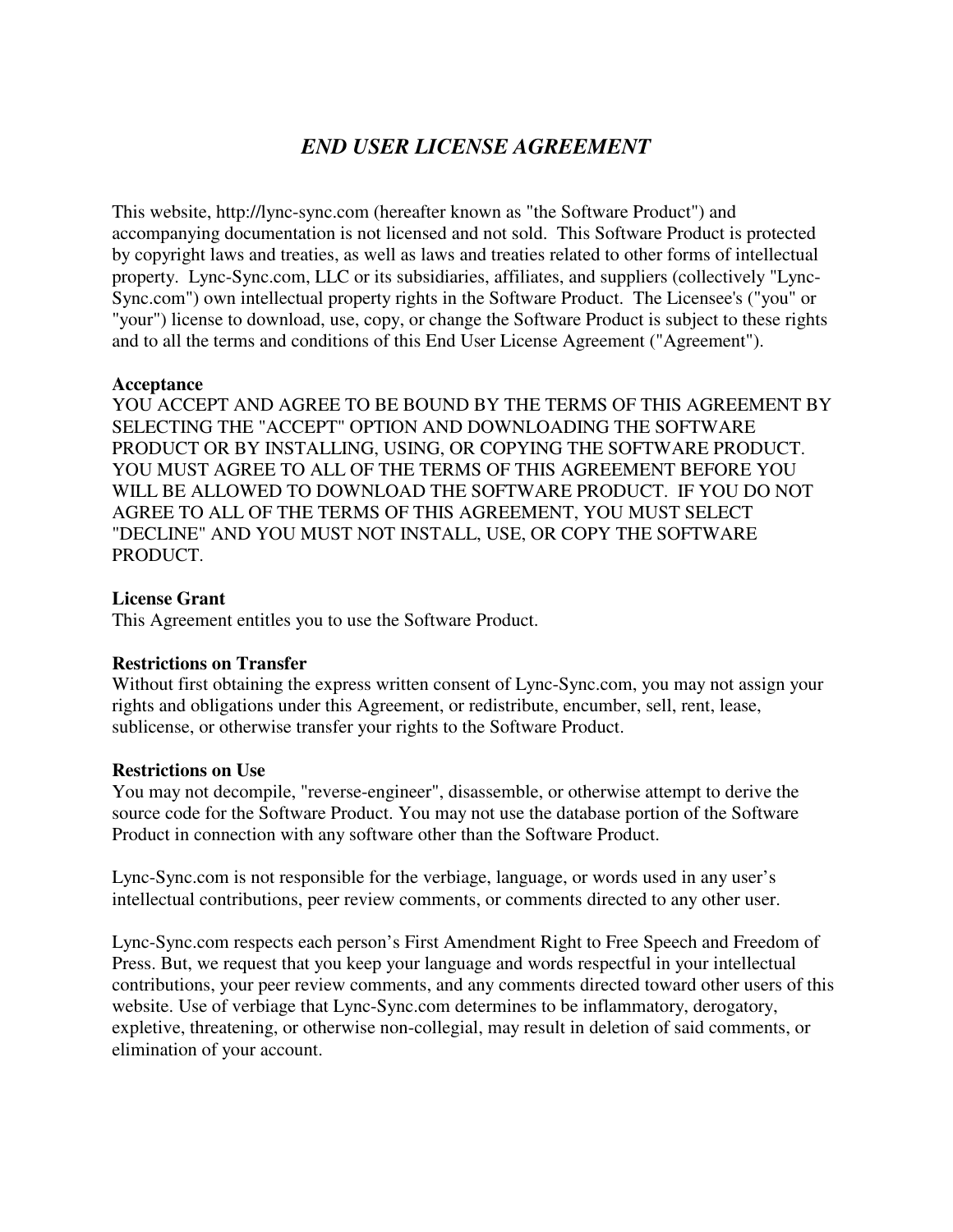#### **Restrictions on Alteration**

You may not modify the Software Product or create any derivative work of the Software Product or its accompanying documentation. Derivative works include but are not limited to translations. You may not alter any files or libraries in any portion of the Software Product. You may not reproduce the database portion or create any tables or reports relating to the database portion.

#### **Restrictions on Copyright**

You, the end user, retain your copyright of all intellectual contributions. Lync-Sync.com does not own the content of your intellectual contributions. You, the end user, are responsible for obtaining the appropriate copyright for your intellectual contributions. Lync-Sync.com is not responsible for the copyright of your intellectual contributions. Lync-Sync.com is not responsible for the theft of your intellectual contributions. You, the end user, are responsible for all legal and financial issues regarding your intellectual property and contributions, including but not limited to appropriation of copyright, distribution of intellectual property to other users, or theft of your intellectual property. Lync-Sync.com is not responsible for the user's legal or financial issues regarding the user's intellectual property, the distribution thereof, or the theft thereof.

#### **End-User Privacy**

Your privacy using the Software Program is limited to your username and password. Any, and all, information posted in your account is visible to other users, therefore there is no expectation of privacy.

#### **Disclaimer of Warranties and Limitation of Liability**

UNLESS OTHERWISE EXPLICITLY AGREED TO IN WRITING BY LYNC-SYNC.COM, LYNC-SYNC.COM MAKES NO OTHER WARRANTIES, EXPRESS OR IMPLIED, IN FACT OR IN LAW, INCLUDING, BUT NOT LIMITED TO, ANY IMPLIED WARRANTIES OF MERCHANTABILITY OR FITNESS FOR A PARTICULAR PURPOSE OTHER THAN AS SET FORTH IN THIS AGREEMENT OR IN THE LIMITED WARRANTY DOCUMENTS PROVIDED WITH THE SOFTWARE PRODUCT.

Lync-Sync.com makes no warranty that the Software Product will meet your requirements or operate under your specific conditions of use. Lync-Sync.com makes no warranty that operation of the Software Product will be secure, error free, or free from interruption. YOU MUST DETERMINE WHETHER THE SOFTWARE PRODUCT SUFFICIENTLY MEETS YOUR REQUIREMENTS FOR SECURITY AND UNINTERRUPTABILITY. YOU BEAR SOLE RESPONSIBILITY AND ALL LIABILITY FOR ANY LOSS INCURRED DUE TO FAILURE OF THE SOFTWARE PRODUCT TO MEET YOUR REQUIREMENTS. LYNC-SYNC.COM WILL NOT, UNDER ANY CIRCUMSTANCES, BE RESPONSIBLE OR LIABLE FOR THE LOSS OF DATA ON ANY COMPUTER OR INFORMATION STORAGE DEVICE OR ANY OTHER INFORMATION STORAGE AREAS.

UNDER NO CIRCUMSTANCES SHALL LYNC-SYNC.COM, ITS DIRECTORS, OFFICERS, EMPLOYEES OR AGENTS BE LIABLE TO YOU OR ANY OTHER PARTY FOR INDIRECT, CONSEQUENTIAL, SPECIAL, INCIDENTAL, PUNITIVE, OR EXEMPLARY DAMAGES OF ANY KIND (INCLUDING LOST REVENUES OR PROFITS OR LOSS OF